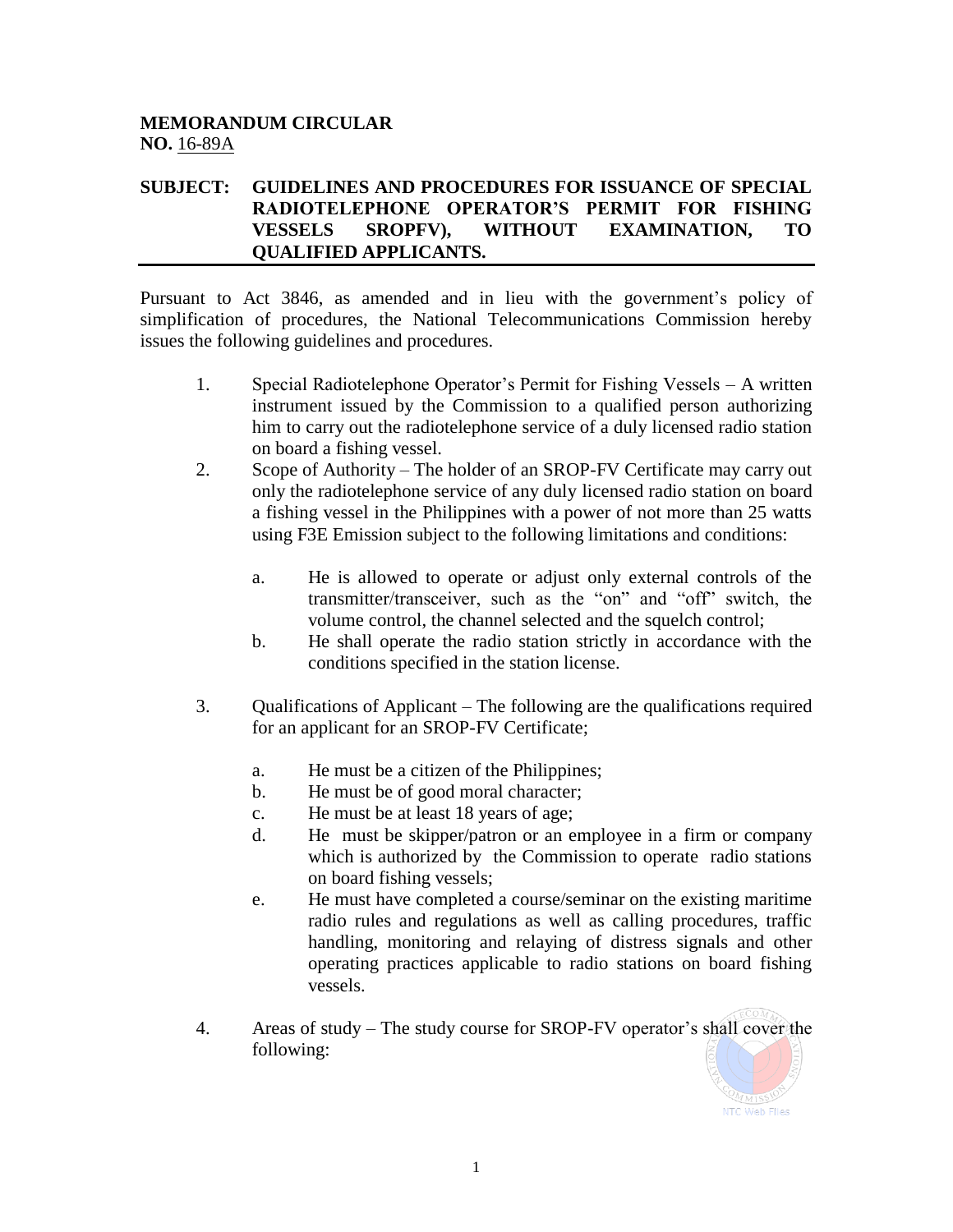**Subject No. of Hours**

| a. Radio laws and regulation                            |  |
|---------------------------------------------------------|--|
| b. Traffic handling and procedures, monitoring/relaying |  |
| Of distress signals and prevention of interference      |  |
| c. Operation and maintenance of equipment               |  |

TOTAL 4 Hrs.

- 5. Application for SROP-FV Certificate An applicant for an SROP-FV Operator's Certificate may file his accomplished application with the central office of the National Telecommunications Commission at Quezon City or at any of its regional offices together with the following:
	- a. Certificate of completion of a study course on SROP-FV maritime radio laws, regulations and operations issued by the Commission.
	- b. Certificate of employment of the applicant duly signed by a Senior Official of the firm or company authorized by the Commission to operate a radio station on board a fishing vessel.
	- c. Copy of valid construction permit or license of the radio station to be operated by the applicant.
- 6. Special Provision A holder of a valid Third Class Commercial Radiotelephone or Radiotelegraph Operator License actually employed on board a fishing vessel may be issued a Special Radiotelephone Operator's Permit for Fishing Vessel without attending a seminar upon application therefor to the Commission, accompanied by the required permit fee and ID photo.
- 7. Issuance of SROP-FV Certificate The Commission shall issue an SROP-FV Certificate without examination to an applicant after compliance with the requirements as prescribed herein.
- 8. Renewal of SROP-FV Certificate An SROP-FV Certificate may be renewed by the Commission at least 30 days before its expiry date and the prescribed fees paid accordingly.
	- a. A holder who filed a late application for renewal of his certificate but not beyond six months after its date of expiration shall pay a surcharge of 50% of the certificate fee.
	- b. A holder who filed an application for renewal of his certificate six months or more after the expiry date but not beyond one year shall pay a surcharge of 100% of the certificate fee. A 100% surcharge